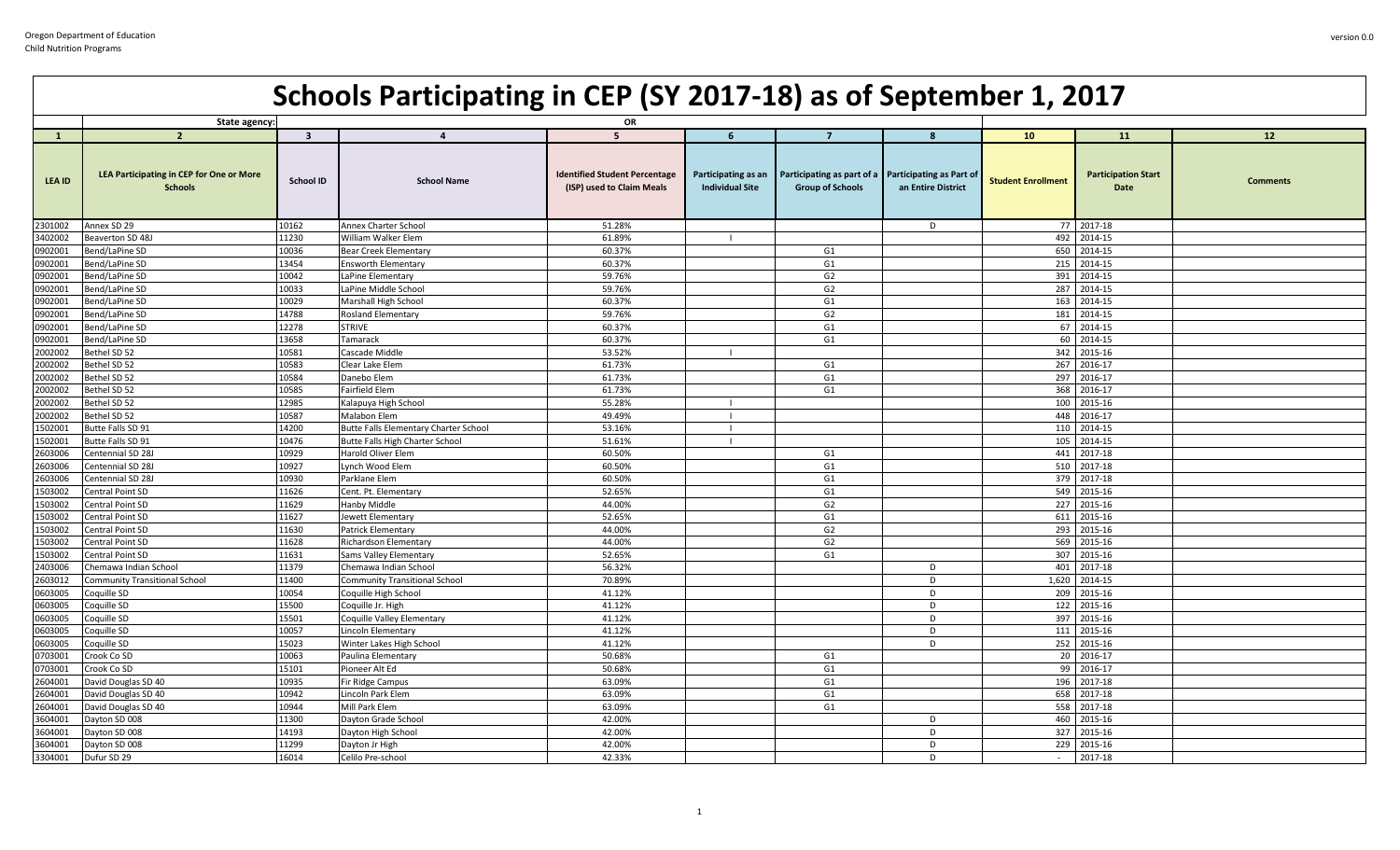|                    | State agency:                                                     |                         |                                                  | OR                                                                |                        |                                                                                                    |                    |                           |                                    |                 |
|--------------------|-------------------------------------------------------------------|-------------------------|--------------------------------------------------|-------------------------------------------------------------------|------------------------|----------------------------------------------------------------------------------------------------|--------------------|---------------------------|------------------------------------|-----------------|
| $\mathbf{1}$       | $\overline{2}$                                                    | $\overline{\mathbf{3}}$ | $\overline{a}$                                   | 5 <sup>5</sup>                                                    | 6                      | $\overline{7}$                                                                                     | 8                  | 10                        | 11                                 | 12              |
| <b>LEA ID</b>      | <b>LEA Participating in CEP for One or More</b><br><b>Schools</b> | School ID               | <b>School Name</b>                               | <b>Identified Student Percentage</b><br>(ISP) used to Claim Meals | <b>Individual Site</b> | Participating as an Participating as part of a Participating as Part of<br><b>Group of Schools</b> | an Entire District | <b>Student Enrollment</b> | <b>Participation Start</b><br>Date | <b>Comments</b> |
| 3304001            | Dufur SD 29                                                       | 11180                   | Dufur School                                     | 42.33%                                                            |                        |                                                                                                    | D                  | 305                       | 2017-18                            |                 |
| 1505001            | Eagle Point SD                                                    | 11617                   | Lower Table Rock Elementary                      | 57.49%                                                            |                        | G <sub>1</sub>                                                                                     |                    | 392                       | 2014-15                            |                 |
| 1505001            | Eagle Point SD                                                    | 11618                   | Shady Cove Elem                                  | 57.49%                                                            |                        | G1                                                                                                 |                    | 271                       | 2014-15                            |                 |
| 1505001            | Eagle Point SD                                                    | 11620                   | <b>Upper Table Rock Elementary</b>               | 57.49%                                                            |                        | G1                                                                                                 |                    | 348                       | 2014-15                            |                 |
| 1505001            | Eagle Point SD                                                    | 13133                   | White Mountain Middle Sch                        | 57.49%                                                            |                        | G1                                                                                                 |                    | 373                       | 2014-15                            |                 |
| 2005005            | Eugene SD 4J                                                      | 10613                   | Arts and Technology Academy                      | 50.47%                                                            | $\mathbf{I}$           |                                                                                                    |                    | 343                       | 2016-17                            |                 |
| 2005005            | Eugene SD 4J                                                      | 13502                   | Chavez                                           | 61.50%                                                            | $\perp$                |                                                                                                    |                    | 434                       | 2016-17                            |                 |
| 2005005            | Eugene SD 4J                                                      | 10627                   | Howard Elem                                      | 56.93%                                                            |                        |                                                                                                    |                    | 474                       | 2016-17                            |                 |
| 2005005            | Eugene SD 4J                                                      | 10629                   | <b>McCornack Elem</b>                            | 52.97%                                                            |                        |                                                                                                    |                    | 344                       | 2016-17                            |                 |
| 2005005            | Eugene SD 4J                                                      | 10631                   | River Road Elem                                  | 54.18%                                                            | $\blacksquare$         |                                                                                                    |                    | 318                       | 2016-17                            |                 |
| 2706001            | Falls City SD 57                                                  | 11097                   | Fall City Elem                                   | 64.02%                                                            |                        |                                                                                                    | D                  | 144                       | 2014-15                            |                 |
| 2706001            | Falls City SD 57                                                  | 11096                   | Fall City High                                   | 64.02%                                                            |                        |                                                                                                    | D                  | 72                        | 2014-15                            |                 |
| 3406001            | Forest Grove SD 15                                                | 11233                   | Cornelius Elem                                   | 63.06%                                                            |                        | G1                                                                                                 |                    | 303                       | 2014-15                            |                 |
| 3406001            | Forest Grove SD 15                                                | 13283                   | Fern Hill Elementary                             | 63.06%                                                            |                        | G1                                                                                                 |                    | 340                       | 2014-15                            |                 |
| 2306001            | Four Rivers Community School                                      | 13186                   | Four Rivers Community School                     | 53.97%                                                            |                        |                                                                                                    |                    | 249                       | 2015-16                            |                 |
| 2306001            | Four Rivers Community School                                      | 15866                   | Senior Prep                                      | 63.33%                                                            | -1                     |                                                                                                    |                    | 28                        | 2016-17                            |                 |
| 2407001            | Gervais SD                                                        | 15653                   | Daycare                                          | 58.33%                                                            | $\mathbf{I}$           |                                                                                                    |                    | 29                        | 2015-16                            |                 |
| 2407001            | Gervais SD                                                        | 15276                   | Gervais Elementary                               | 55.51%                                                            |                        | G1                                                                                                 |                    | 484                       | 2015-16                            |                 |
| 2407001            | Gervais SD                                                        | 10073                   | Gervais High School                              | 40.18%                                                            |                        |                                                                                                    |                    | 278                       | 2015-16                            |                 |
| 2407001            | Gervais SD                                                        | 10076                   | Gervais Middle Schoo                             | 56.25%                                                            |                        |                                                                                                    |                    | 237                       | 2015-16                            |                 |
| 2407001            | Gervais SD                                                        | 15277                   | Samuel Brown Academy                             | 55.51%                                                            |                        | G1                                                                                                 |                    | 42                        | 2015-16                            |                 |
| 1007001            | Glendale SD 77                                                    | 10413                   | Glendale Elem                                    | 42.63%                                                            |                        |                                                                                                    | D                  | 222                       | 2014-15                            |                 |
| 1007001            | Glendale SD 77                                                    | 10412                   | Glendale High                                    | 42.63%                                                            |                        |                                                                                                    | D                  | 76                        | 2014-15                            |                 |
| 1707001            | <b>Grants Pass SD</b>                                             | 10090                   | Allen Dale Elementary                            | 45.29%                                                            |                        |                                                                                                    | D                  | 475                       | 2015-16                            |                 |
| 1707001            | <b>Grants Pass SD</b>                                             | 15524<br>10087          | <b>Family Solutions</b>                          | 45.29%<br>45.29%                                                  |                        |                                                                                                    | D<br>D             | 15<br>1,651               | 2015-16<br>2015-16                 |                 |
| 1707001<br>1707001 | Grants Pass SD<br><b>Grants Pass SD</b>                           | 10091                   | Grants Pass High School                          | 45.29%                                                            |                        |                                                                                                    | D                  | 463                       | 2015-16                            |                 |
| 1707001            | Grants Pass SD                                                    | 10092                   | <b>Highland Elementary</b><br>Lincoln Elementary | 45.29%                                                            |                        |                                                                                                    | D                  | 468                       | 2015-16                            |                 |
| 1707001            | Grants Pass SD                                                    | 10088                   | North Middle School                              | 45.29%                                                            |                        |                                                                                                    | D                  | 791                       | 2015-16                            |                 |
| 1707001            | Grants Pass SD                                                    | 10093                   | Parkside Elementary                              | 45.29%                                                            |                        |                                                                                                    | D                  | 445                       | 2015-16                            |                 |
| 1707001            | Grants Pass SD                                                    | 10094                   | Redwood Elementar                                | 45.29%                                                            |                        |                                                                                                    | D                  | 472                       | 2015-16                            |                 |
| 1707001            | Grants Pass SD                                                    | 10095                   | Riverside Elementary                             | 45.29%                                                            |                        |                                                                                                    | D                  | 449                       | 2015-16                            |                 |
| 1707001            | Grants Pass SD                                                    | 10089                   | South Middle School                              | 45.29%                                                            |                        |                                                                                                    | D                  | 670                       | 2015-16                            |                 |
| 2207001            | Greater Albany SD 8J                                              | 10755                   | <b>Waverly Elem</b>                              | 47.77%                                                            |                        |                                                                                                    |                    | 296                       | 2016-17                            |                 |
| 2607003            | Gresham-Barlow SD 10J                                             | 10955                   | East Gresham Elem                                | 61.07%                                                            |                        | G1                                                                                                 |                    | 386                       | 2014-15                            |                 |
| 2607003            | Gresham-Barlow SD 10J                                             | 10957                   | Hall Elem                                        | 61.07%                                                            |                        | G1                                                                                                 |                    | 446                       | 2014-15                            |                 |
| 2607003            | Gresham-Barlow SD 10J                                             | 10958                   | <b>Highland Elem</b>                             | 61.07%                                                            |                        | G1                                                                                                 |                    | 507                       | 2014-15                            |                 |
| 2607003            | Gresham-Barlow SD 10J                                             | 13166                   | Hogan Cedars Elem                                | 61.07%                                                            |                        | G1                                                                                                 |                    | 599                       | 2014-15                            |                 |
| 2607003            | Gresham-Barlow SD 10J                                             | 10959                   | Hollydale Elem                                   | 61.07%                                                            |                        | G1                                                                                                 |                    | 430                       | 2014-15                            |                 |
| 2607003            | Gresham-Barlow SD 10J                                             | 10960                   | Kelly Creek Elem                                 | 61.07%                                                            |                        | G1                                                                                                 |                    | 535                       | 2014-15                            |                 |
| 2607003            | Gresham-Barlow SD 10J                                             | 10961                   | North Gresham Elem                               | 61.07%                                                            |                        | G1                                                                                                 |                    | 536                       | 2014-15                            |                 |
| 2607003            | Gresham-Barlow SD 10J                                             | 10962                   | Powell Valley Elem                               | 61.07%                                                            |                        | G1                                                                                                 |                    | 487                       | 2014-15                            |                 |
| 2607003            | Gresham-Barlow SD 10J                                             | 10963                   | West Gresham Elem                                | 61.07%                                                            |                        | G1                                                                                                 |                    | 283                       | 2014-15                            |                 |
| 3408001            | Hillsboro SD 1J                                                   | 11250                   | Brookwood Elem                                   | 46.83%                                                            |                        | G1                                                                                                 |                    | 365                       | 2014-15                            |                 |
| 3408001            | Hillsboro SD 1J                                                   | 11251                   | <b>Butternut Creek Elem</b>                      | 46.83%                                                            |                        | G <sub>1</sub>                                                                                     |                    | 415                       | 2014-15                            |                 |
| 3408001            | Hillsboro SD 1J                                                   | 11253                   | Eastwood Elem                                    | 50.19%                                                            |                        | G4                                                                                                 |                    | 499                       | 2014-15                            |                 |

version 0.0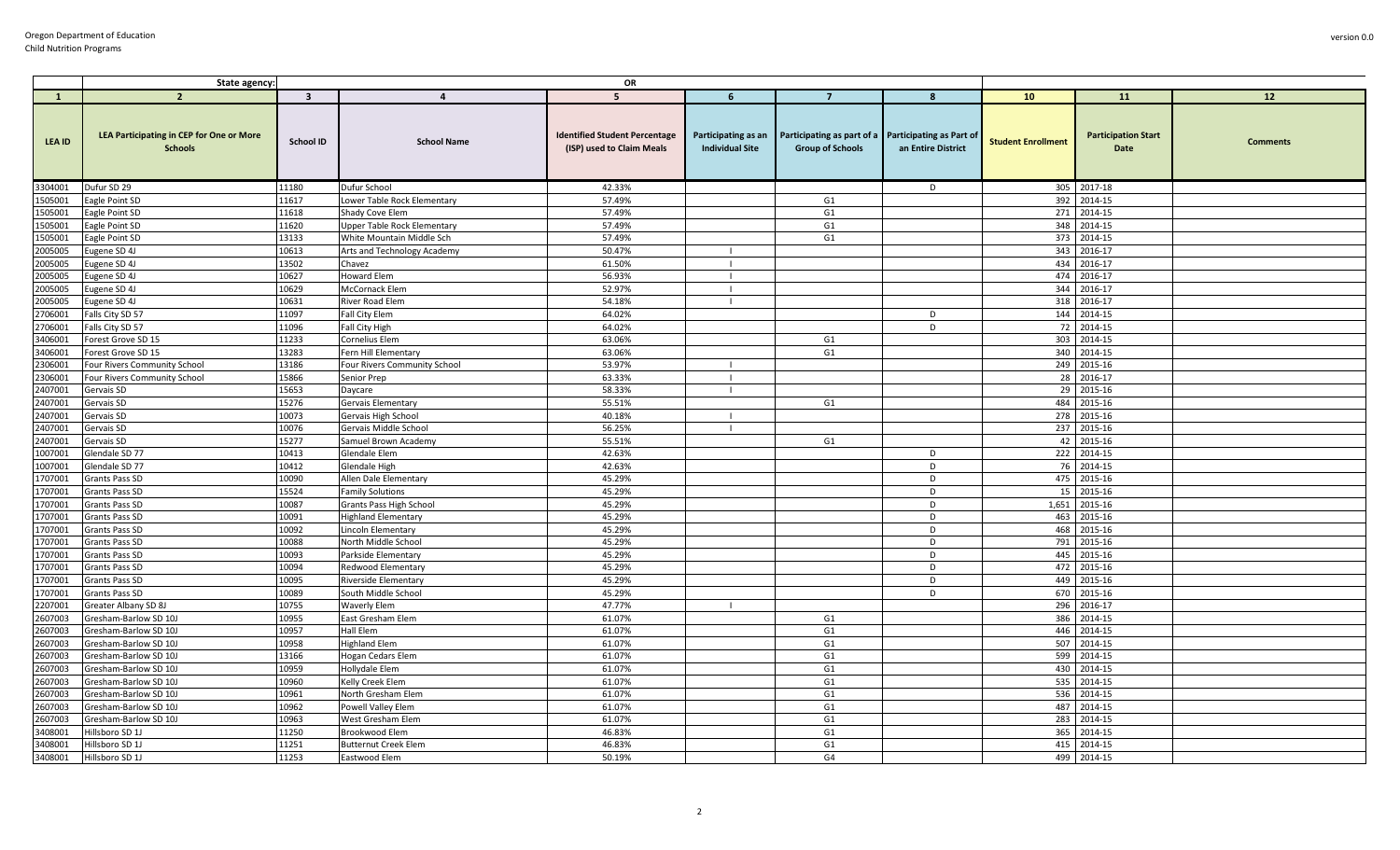|                    | OR<br>State agency:                                               |                         |                                          |                                                                   |                        |                                                                                                    |                    |                           |                                    |                 |
|--------------------|-------------------------------------------------------------------|-------------------------|------------------------------------------|-------------------------------------------------------------------|------------------------|----------------------------------------------------------------------------------------------------|--------------------|---------------------------|------------------------------------|-----------------|
| $\mathbf{1}$       | $\overline{2}$                                                    | $\overline{\mathbf{3}}$ | $\overline{4}$                           | 5                                                                 | 6                      | $\overline{7}$                                                                                     | 8                  | 10                        | <b>11</b>                          | 12              |
| <b>LEA ID</b>      | <b>LEA Participating in CEP for One or More</b><br><b>Schools</b> | School ID               | <b>School Name</b>                       | <b>Identified Student Percentage</b><br>(ISP) used to Claim Meals | <b>Individual Site</b> | Participating as an Participating as part of a Participating as Part of<br><b>Group of Schools</b> | an Entire District | <b>Student Enrollment</b> | <b>Participation Start</b><br>Date | <b>Comments</b> |
| 3408001            | Hillsboro SD 1J                                                   | 14268                   | Free Orchards Elementary                 | 52.01%                                                            |                        | G3                                                                                                 |                    |                           | 420 2014-15                        |                 |
| 3408001            | Hillsboro SD 1J                                                   | 11255                   | Groner Elem                              | 46.83%                                                            |                        | G1                                                                                                 |                    | 229                       | 2014-15                            |                 |
| 3408001            | Hillsboro SD 1J                                                   | 14267                   | Lincoln Street Elementary                | 46.83%                                                            |                        | G1                                                                                                 |                    | 531                       | 2014-15                            |                 |
| 3408001            | Hillsboro SD 1J                                                   | 11647                   | Miller                                   | 46.93%                                                            |                        | G2                                                                                                 |                    | 67                        | 2014-15                            |                 |
| 3408001            | Hillsboro SD 1J                                                   | 11260                   | Minter Bridge Elem                       | 46.93%                                                            |                        | G <sub>2</sub>                                                                                     |                    | 480                       | 2014-15                            |                 |
| 3408001            | Hillsboro SD 1J                                                   | 11261                   | Mooberry Elem                            | 46.93%                                                            |                        | G2                                                                                                 |                    | 464                       | 2014-15                            |                 |
| 3408001            | Hillsboro SD 1J                                                   | 11264                   | Reedville Elem                           | 52.01%                                                            |                        | G <sub>3</sub>                                                                                     |                    | 253                       | 2014-15                            |                 |
| 3408001            | Hillsboro SD 1J                                                   | 14530                   | Rosedale Elementary School               | 50.19%                                                            |                        | G4                                                                                                 |                    | 439                       | 2014-15                            |                 |
| 3408001            | Hillsboro SD 1J                                                   | 11266                   | W L Henry Elem                           | 50.19%                                                            |                        | G4                                                                                                 |                    | 363                       | 2014-15                            |                 |
| 3408001            | Hillsboro SD 1J                                                   | 11267                   | W V McKinney Elem                        | 46.93%                                                            |                        | G2                                                                                                 |                    | 502                       | 2014-15                            |                 |
| 3408001            | Hillsboro SD 1J                                                   | 11269                   | Witch Hazel Elem                         | 46.93%                                                            |                        | G2                                                                                                 |                    | 554                       | 2014-15                            |                 |
| 1408001            | Hood River SD                                                     | 10111                   | Cascade Locks School                     | 50.65%                                                            |                        |                                                                                                    |                    | 78                        | 2017-18                            |                 |
| 1408001            | <b>Hood River SD</b>                                              | 10114                   | Parkdale Elementary                      | 49.02%                                                            |                        |                                                                                                    |                    | 208                       | 2017-18                            |                 |
| 1610001            | Jefferson Co SD 509                                               | 10530                   | Bridges Career and Technical High School | 66.61%                                                            |                        |                                                                                                    | D                  | 94                        | 2014-15                            |                 |
| 1610001            | Jefferson Co SD 509                                               | 13578                   | <b>Buff Elementary</b>                   | 66.61%                                                            |                        |                                                                                                    | D                  | 328                       | 2014-15                            |                 |
| 1610001            | Jefferson Co SD 509                                               | 10525                   | Jefferson County Middle                  | 66.61%                                                            |                        |                                                                                                    | D                  | 403                       | 2014-15                            |                 |
| 1610001            | lefferson Co SD 509                                               | 10526                   | <b>Madras Elementary</b>                 | 66.61%                                                            |                        |                                                                                                    | D                  | 432                       | 2014-15                            |                 |
| 1610001            | Jefferson Co SD 509                                               | 10524                   | Madras High                              | 66.61%                                                            |                        |                                                                                                    | D                  | 628                       | 2014-15                            |                 |
| 1610001            | Jefferson Co SD 509                                               | 10527                   | Metolius Elem                            | 66.61%                                                            |                        |                                                                                                    | D                  | 322                       | 2014-15                            |                 |
| 1610001            | Jefferson Co SD 509                                               | 15534                   | Roots Program                            | 66.61%                                                            |                        |                                                                                                    | D                  | 28                        | 2014-15                            |                 |
| 1610001            | Jefferson Co SD 509                                               | 15369                   | Warm Springs K-8 Academy                 | 66.61%                                                            |                        |                                                                                                    | D                  | 666                       | 2014-15                            |                 |
| 1511001            | Kids Unlimited of Oregon                                          | 15445<br>10557          | Kids Unlimited of Oregon                 | 52.00%<br>46.83%                                                  |                        |                                                                                                    | D                  | 350<br>254                | 2015-16<br>2017-18                 |                 |
| 1811002<br>1811002 | Klamath Co SD<br>Klamath Co SD                                    | 10558                   | Bonanza Elem<br>Chiloquin Elem           | 46.83%                                                            |                        | G1<br>G1                                                                                           |                    | 162                       | 2017-18                            |                 |
| 1811002            | Klamath Co SD                                                     | 10550                   | Chiloguin High                           | 46.83%                                                            |                        | G1                                                                                                 |                    | 139                       | 2017-18                            |                 |
| 1811002            | Klamath Co SD                                                     | 14807                   | Falcon Heights Henley HS                 | 46.83%                                                            |                        | G1                                                                                                 |                    | 304                       | 2017-18                            |                 |
| 1811002            | Klamath Co SD                                                     | 10560                   | Ferguson Elem                            | 46.83%                                                            |                        | G <sub>1</sub>                                                                                     |                    | 487                       | 2017-18                            |                 |
| 1811002            | Klamath Co SD                                                     | 10561                   | Gearhart Elem                            | 46.83%                                                            |                        | G1                                                                                                 |                    | -6                        | 2017-18                            |                 |
| 1811002            | Klamath Co SD                                                     | 10562                   | Gilchrist Elem                           | 46.83%                                                            |                        | G1                                                                                                 |                    | 116                       | 2017-18                            |                 |
| 1811002            | Klamath Co SD                                                     | 10551                   | Gilchrist High                           | 46.83%                                                            |                        | G1                                                                                                 |                    | 92                        | 2017-18                            |                 |
| 1811002            | Klamath Co SD                                                     | 10563                   | Henley Elem                              | 46.83%                                                            |                        | G1                                                                                                 |                    | 535                       | 2017-18                            |                 |
| 1811002            | Klamath Co SD                                                     | 10564                   | Keno Elem                                | 46.83%                                                            |                        | G1                                                                                                 |                    | 187                       | 2017-18                            |                 |
| 1811002            | Klamath Co SD                                                     | 10553                   | Lost River High                          | 46.83%                                                            |                        | G1                                                                                                 |                    | 189                       | 2017-18                            |                 |
| 1811002            | Klamath Co SD                                                     | 10565                   | Malin Elem                               | 46.83%                                                            |                        | G <sub>1</sub>                                                                                     |                    | 135                       | 2017-18                            |                 |
| 1811002            | Klamath Co SD                                                     | 10568                   | Merrill Elem                             | 46.83%                                                            |                        | G1                                                                                                 |                    | 141                       | 2017-18                            |                 |
| 1811002            | Klamath Co SD                                                     | 10566                   | Peterson Elem                            | 46.83%                                                            |                        | G1                                                                                                 |                    | 598                       | 2017-18                            |                 |
| 1811002            | Klamath Co SD                                                     | 13916                   | Sage Community School                    | 46.83%                                                            |                        | G <sub>1</sub>                                                                                     |                    | 69                        | 2017-18                            |                 |
| 1811002            | Klamath Co SD                                                     | 10567                   | Shasta Elem                              | 46.83%                                                            |                        | G1                                                                                                 |                    | 563                       | 2017-18                            |                 |
| 1811002            | Klamath Co SD                                                     | 10569                   | <b>Stearns Elem</b>                      | 46.83%                                                            |                        | G1                                                                                                 |                    | 342                       | 2017-18                            |                 |
| 1811005            | Klamath Falls SD                                                  | 10125                   | Joseph Conger Elementary                 | 63.61%                                                            |                        | G1                                                                                                 |                    | 412                       | 2017-18                            |                 |
| 1811005            | Klamath Falls SD                                                  | 10126                   | Mills Elementary                         | 63.61%                                                            |                        | G1                                                                                                 |                    | 410                       | 2017-18                            |                 |
| 1811005            | Klamath Falls SD                                                  | 10127                   | Pelican Elementary                       | 63.61%                                                            |                        | G1                                                                                                 |                    | 259                       | 2017-18                            |                 |
| 1811005            | Klamath Falls SD                                                  | 10123                   | Ponderosa Jr High                        | 63.61%                                                            |                        | G1                                                                                                 |                    | 628                       | 2017-18                            |                 |
| 3112001            | LaGrande SD                                                       | 11160                   | Greenwood Elem                           | 55.42%                                                            | $\blacksquare$         |                                                                                                    |                    | 338                       | 2017-18                            |                 |
| 2212001            | Lebanon Community SD 9                                            | 10764                   | Cascades School                          | 53.91%                                                            |                        | G1                                                                                                 |                    | 339                       | 2016-17                            |                 |
| 2212001            | Lebanon Community SD 9                                            | 10767                   | Green Acres Elem                         | 53.91%                                                            |                        | G1                                                                                                 |                    |                           | 323 2016-17                        |                 |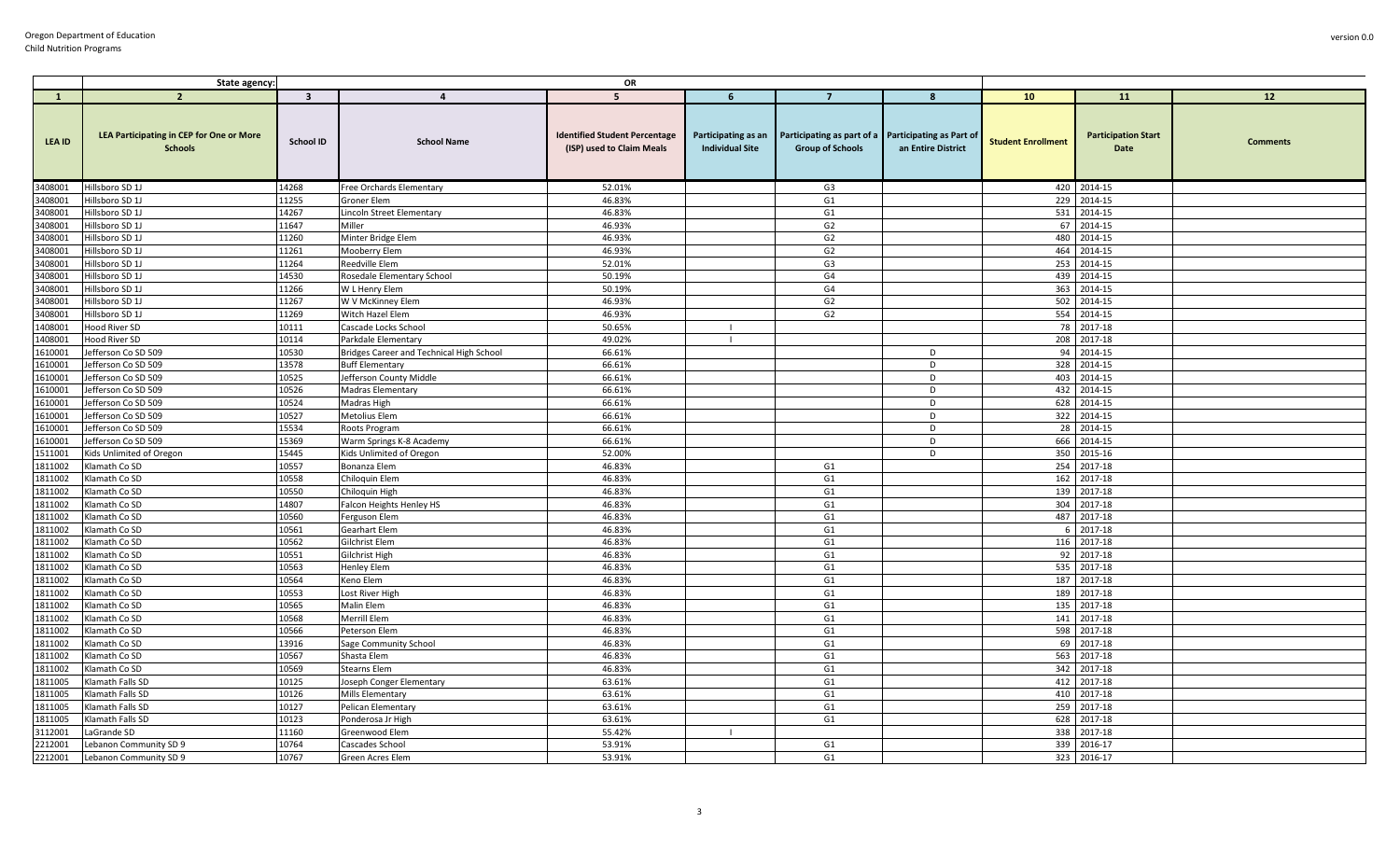|                    | State agency:                                                     |                         |                                     | OR                                                                |                                               |                                                                                |                    |                           |                                    |                 |
|--------------------|-------------------------------------------------------------------|-------------------------|-------------------------------------|-------------------------------------------------------------------|-----------------------------------------------|--------------------------------------------------------------------------------|--------------------|---------------------------|------------------------------------|-----------------|
| $\mathbf{1}$       | $\overline{2}$                                                    | $\overline{\mathbf{3}}$ | $\overline{4}$                      | 5                                                                 | -6                                            |                                                                                | -8                 | 10                        | 11                                 | 12              |
| <b>LEA ID</b>      | <b>LEA Participating in CEP for One or More</b><br><b>Schools</b> | School ID               | <b>School Name</b>                  | <b>Identified Student Percentage</b><br>(ISP) used to Claim Meals | Participating as an<br><b>Individual Site</b> | Participating as part of a Participating as Part of<br><b>Group of Schools</b> | an Entire District | <b>Student Enrollment</b> | <b>Participation Start</b><br>Date | <b>Comments</b> |
| 2212001            | Lebanon Community SD 9                                            | 13031                   | Pioneer School                      | 53.91%                                                            |                                               | G1                                                                             |                    |                           | 365 2016-17                        |                 |
| 2212001            | Lebanon Community SD 9                                            | 13030                   | <b>Riverview School</b>             | 53.91%                                                            |                                               | G <sub>1</sub>                                                                 |                    |                           | 402 2016-17                        |                 |
| 2212001            | Lebanon Community SD 9                                            | 10762                   | Seven Oak Middle                    | 44.00%                                                            | $\perp$                                       |                                                                                |                    |                           | 596 2017-18                        |                 |
| 2112001            | Lincoln Co SD                                                     | 10734                   | <b>Crestview Heights</b>            | 51.53%                                                            |                                               |                                                                                | D                  |                           | 331 2015-16                        |                 |
| 2112001            | Lincoln Co SD                                                     | 10728                   | Eddyville Charter School            | 51.53%                                                            |                                               |                                                                                | D                  |                           | 211 2015-16                        |                 |
| 2112001            | Lincoln Co SD                                                     | 10717                   | Newport High                        | 51.53%                                                            |                                               |                                                                                | D                  |                           | 623 2015-16                        |                 |
| 2112001            | Lincoln Co SD                                                     | 10722                   | Newport Middle School               | 51.53%                                                            |                                               |                                                                                | D                  | 428                       | 2015-16                            |                 |
| 2112001            | Lincoln Co SD                                                     | 10730                   | Oceanlake Elem                      | 51.53%                                                            |                                               |                                                                                | D                  |                           | 408 2015-16                        |                 |
| 2112001            | Lincoln Co SD                                                     | 10731                   | Sam Case Elem                       | 51.53%                                                            |                                               |                                                                                | D                  |                           | 462 2015-16                        |                 |
| 2112001            | Lincoln Co SD                                                     | 14009                   | Siletz Early College Academy        | 51.53%                                                            |                                               |                                                                                | D                  |                           | 78 2015-16                         |                 |
| 2112001            | Lincoln Co SD                                                     | 10732                   | Siletz Valley School                | 51.53%                                                            |                                               |                                                                                | D                  | 135                       | 2015-16                            |                 |
| 2112001            | Lincoln Co SD                                                     | 10733                   | <b>Taft Elem</b>                    | 51.53%                                                            |                                               |                                                                                | D                  |                           | 535 2015-16                        |                 |
| 2112001            | Lincoln Co SD                                                     | 10718                   | <b>Taft High</b>                    | 51.53%                                                            |                                               |                                                                                | D                  |                           | 659 2015-16                        |                 |
| 2112001            | Lincoln Co SD                                                     | 10724                   | <b>Toledo Elementary</b>            | 51.53%                                                            |                                               |                                                                                | D                  | 439                       | 2015-16                            |                 |
| 2112001            | Lincoln Co SD                                                     | 10719                   | Toledo High                         | 51.53%                                                            |                                               |                                                                                | D                  |                           | 294 2015-16                        |                 |
| 2112001            | Lincoln Co SD                                                     | 10720                   | <b>Waldport High</b>                | 51.53%                                                            |                                               |                                                                                | D                  | 268                       | 2015-16                            |                 |
| 2112001            | Lincoln Co SD                                                     | 15633                   | Yaquina View Elementary             | 51.53%                                                            |                                               |                                                                                | D                  | 466                       | 2015-16                            |                 |
| 1212001            | Long Creek SD 17                                                  | 10461                   | Long Creek School                   | 48.39%                                                            |                                               |                                                                                | D                  | 32                        | 2015-16                            |                 |
| 2012005            | Lowell SD 71                                                      | 10661                   | Lowell High                         | 45.45%                                                            | $\blacksquare$                                |                                                                                |                    |                           | 170 2015-16                        |                 |
| 2012005            | Lowell SD 71                                                      | 10662                   | Lundy Elem                          | 59.84%                                                            | $\mathbf{L}$                                  |                                                                                |                    |                           | 156 2014-15                        |                 |
| 2013001            | Mapleton SD 32                                                    | 14211                   | <b>Mapleton Elementary</b>          | 62.42%                                                            |                                               |                                                                                | D                  |                           | 68 2014-15                         |                 |
| 2013001            | Mapleton SD 32                                                    | 10664                   | Mapleton Jr/Sr High                 | 62.42%                                                            |                                               |                                                                                | D                  |                           | 71 2014-15                         |                 |
| 2013003            | McKenzie SD 68                                                    | 10669                   | McKenzie High                       | 72.73%                                                            | $\perp$                                       |                                                                                |                    |                           | 59 2016-17                         |                 |
| 2013003            | McKenzie SD 68                                                    | 10670                   | McKenzie River Elem                 | 63.76%                                                            | $\mathbf{L}$                                  |                                                                                |                    |                           | 130 2015-16                        |                 |
| 3613001            | McMinnville SD 40                                                 | 11302                   | A Duniway Middle                    | 40.53%                                                            |                                               | G3                                                                             |                    |                           | 769 2014-15                        |                 |
| 3613001            | McMinnville SD 40                                                 | 11305                   | Columbus Elem                       | 60.53%                                                            |                                               | G1                                                                             |                    | 495                       | 2014-15                            |                 |
| 3613001            | McMinnville SD 40                                                 | 11303                   | F Patton Middle                     | 52.09%                                                            | $\Box$                                        |                                                                                |                    | 730                       | 2014-15                            |                 |
| 3613001            | McMinnville SD 40                                                 | 11677                   | Grandhaven                          | 60.53%                                                            |                                               | G1                                                                             |                    | 564                       | 2014-15                            |                 |
| 3613001            | McMinnville SD 40                                                 | 11301<br>11307          | <b>McMinnville High</b>             | 40.53%<br>43.40%                                                  |                                               | G3                                                                             |                    | 2,143                     | 2014-15<br>2014-15                 |                 |
| 3613001            | McMinnville SD 40                                                 |                         | <b>Memorial Elem</b>                |                                                                   |                                               | G2                                                                             |                    | 601                       |                                    |                 |
| 3613001            | McMinnville SD 40                                                 | 11308                   | Newby Elem                          | 60.53%                                                            |                                               | G <sub>1</sub>                                                                 |                    | 559<br>540                | 2014-15                            |                 |
| 3613001<br>3613001 | McMinnville SD 40<br>McMinnville SD 40                            | 14226<br>11309          | Sue Buel Elementary<br>Wascher Elem | 60.53%<br>43.40%                                                  |                                               | G1<br>G <sub>2</sub>                                                           |                    | 481                       | 2014-15<br>2014-15                 |                 |
| 1513001            | Medford SD 549                                                    | 14407                   | Central Medford High                | 58.97%                                                            |                                               | G1                                                                             |                    | 294                       | 2014-15                            |                 |
| 1513001            | Medford SD 549                                                    | 10499                   | Griffin Creek Elem                  | 58.97%                                                            |                                               | G1                                                                             |                    | 596                       | 2014-15                            |                 |
| 1513001            | Medford SD 549                                                    | 10501                   | <b>Howard Elem</b>                  | 58.97%                                                            |                                               | G1                                                                             |                    | 492                       | 2014-15                            |                 |
| 1513001            | Medford SD 549                                                    | 10502                   | Jackson Elementary                  | 58.97%                                                            |                                               | G1                                                                             |                    | 439                       | 2014-15                            |                 |
| 1513001            | Medford SD 549                                                    | 10504                   | Jefferson Elem                      | 58.97%                                                            |                                               | G1                                                                             |                    | 487                       | 2014-15                            |                 |
| 1513001            | Medford SD 549                                                    | 10505                   | Kennedy Elem                        | 58.97%                                                            |                                               | G <sub>1</sub>                                                                 |                    |                           | 574 2014-15                        |                 |
| 1513001            | Medford SD 549                                                    | 10497                   | McLoughlin Middle                   | 58.97%                                                            |                                               | G1                                                                             |                    | 840                       | 2014-15                            |                 |
| 1513001            | Medford SD 549                                                    | 10507                   | Oak Grove                           | 58.97%                                                            |                                               | G1                                                                             |                    |                           | 514 2014-15                        |                 |
| 1513001            | Medford SD 549                                                    | 10508                   | Roosevelt Elem                      | 58.97%                                                            |                                               | G1                                                                             |                    | 402                       | 2014-15                            |                 |
| 1513001            | Medford SD 549                                                    | 10509                   | Ruch Elem                           | 58.97%                                                            |                                               | G1                                                                             |                    | 200                       | 2014-15                            |                 |
| 1513001            | Medford SD 549                                                    | 10510                   | <b>Washington Elem</b>              | 58.97%                                                            |                                               | G <sub>1</sub>                                                                 |                    | 450                       | 2014-15                            |                 |
| 1513001            | Medford SD 549                                                    | 10511                   | Wilson Elem                         | 58.97%                                                            |                                               | G1                                                                             |                    |                           | 572 2014-15                        |                 |
| 3013001            | Milton-Freewater SD 7                                             | 11129                   | Central Middle                      | 46.41%                                                            |                                               |                                                                                | D                  | 439                       | 2017-18                            |                 |
|                    |                                                                   |                         |                                     |                                                                   |                                               |                                                                                |                    |                           |                                    |                 |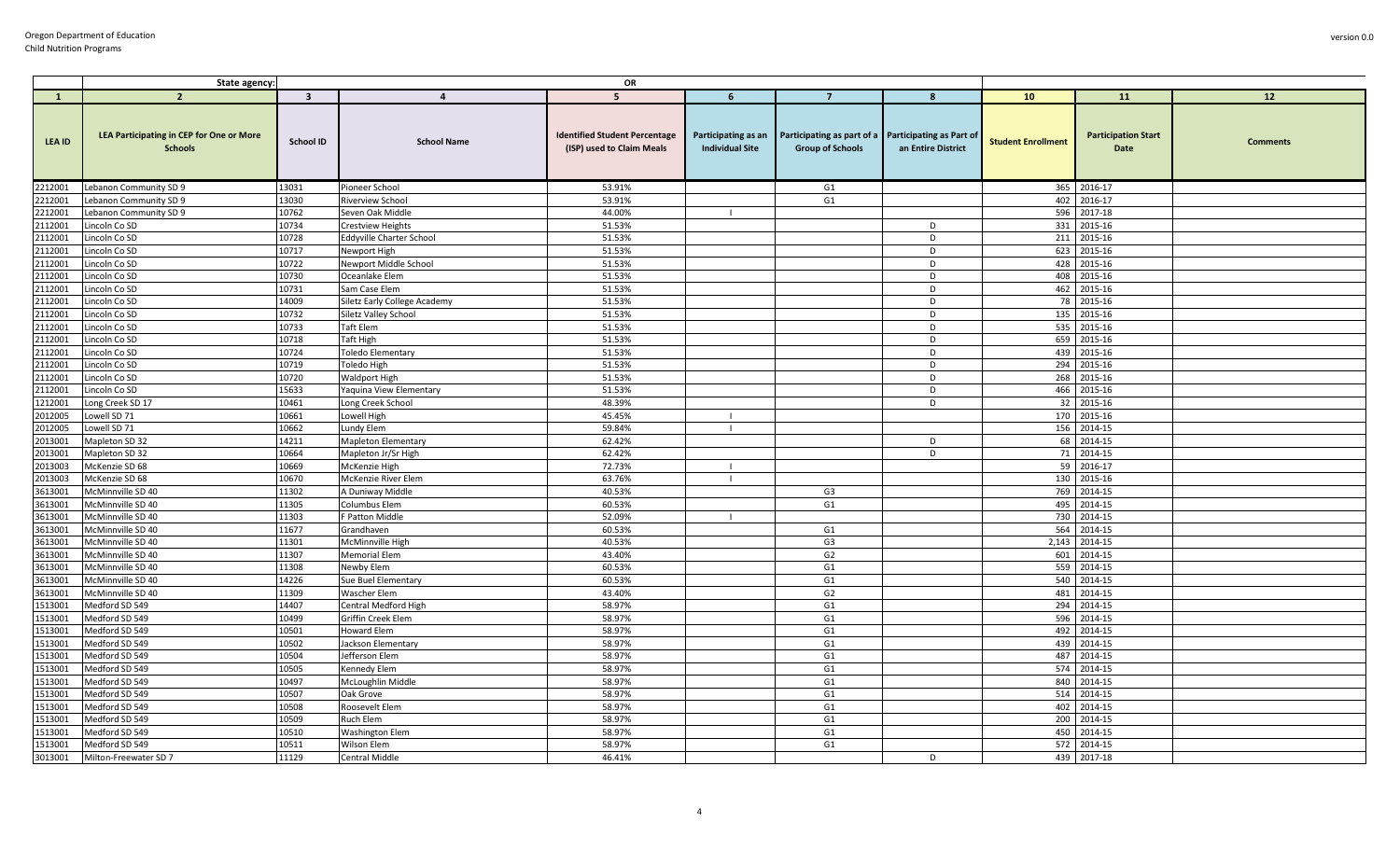|               | <b>OR</b><br>State agency:                                 |                         |                                     |                                                                   |                                               |                                                       |                                                       |                           |                                    |                 |
|---------------|------------------------------------------------------------|-------------------------|-------------------------------------|-------------------------------------------------------------------|-----------------------------------------------|-------------------------------------------------------|-------------------------------------------------------|---------------------------|------------------------------------|-----------------|
| $\mathbf{1}$  | $\overline{2}$                                             | $\overline{\mathbf{3}}$ | $\overline{a}$                      | 5                                                                 | -6                                            | $\overline{7}$                                        | 8                                                     | 10 <sub>1</sub>           | <b>11</b>                          | 12              |
| <b>LEA ID</b> | LEA Participating in CEP for One or More<br><b>Schools</b> | <b>School ID</b>        | <b>School Name</b>                  | <b>Identified Student Percentage</b><br>(ISP) used to Claim Meals | Participating as an<br><b>Individual Site</b> | Participating as part of a<br><b>Group of Schools</b> | <b>Participating as Part of</b><br>an Entire District | <b>Student Enrollment</b> | <b>Participation Start</b><br>Date | <b>Comments</b> |
| 3013001       | Milton-Freewater SD 7                                      | 11130                   | Ferndale Elem                       | 46.41%                                                            |                                               |                                                       | D                                                     |                           | 276 2017-18                        |                 |
| 3013001       | Milton-Freewater SD 7                                      | 11131                   | Freewater Elem                      | 46.41%                                                            |                                               |                                                       | D                                                     | 284                       | 2017-18                            |                 |
| 3013001       | Milton-Freewater SD 7                                      | 11132                   | Grove Elem                          | 46.41%                                                            |                                               |                                                       | D                                                     | 289                       | 2017-18                            |                 |
| 3013001       | Milton-Freewater SD 7                                      | 11128                   | McLoughlin High                     | 46.41%                                                            |                                               |                                                       | D                                                     | 520                       | 2017-18                            |                 |
| 2513001       | Morrow Co SD                                               | 10918                   | A C Houghton Elem                   | 58.93%                                                            |                                               | G1                                                    |                                                       |                           | 276 2017-18                        |                 |
| 2513001       | Morrow Co SD                                               | 13505                   | Morrow Education Center             | 58.93%                                                            |                                               | G <sub>1</sub>                                        |                                                       |                           | 61 2017-18                         |                 |
| 2513001       | Morrow Co SD                                               | 10921                   | Sam Boardman Elem                   | 58.93%                                                            |                                               | G <sub>1</sub>                                        |                                                       | 338                       | 2017-18                            |                 |
| 2613006       | Mt. Scott Learning Center                                  | 13059                   | Mt. Scott Learning Center           | 56.25%                                                            |                                               |                                                       | D                                                     | 160                       | 2014-15                            |                 |
| 0613002       | Myrtle Point SD 41                                         | 10371                   | Myrtle Crest School                 | 56.31%                                                            |                                               |                                                       |                                                       |                           | 358 2016-17                        |                 |
| 0613002       | Myrtle Point SD 41                                         | 10366                   | Myrtle Point High                   | 45.80%                                                            |                                               |                                                       |                                                       |                           | 236 2016-17                        |                 |
| 2614007       | Native American Youth and Family Center                    | 13859                   | Early College Academy               | 65.93%                                                            |                                               |                                                       | D                                                     | 60                        | 2014-15                            |                 |
| 2014003       | Network Charter School                                     | 13580                   | Network Charter School              | 65.74%                                                            |                                               |                                                       | D                                                     | 118                       | 2015-16                            |                 |
| 3614001       | Newberg SD 29J                                             | 11315                   | <b>Edwards Elem</b>                 | 53.85%                                                            |                                               | G1                                                    |                                                       |                           | 535 2014-15                        |                 |
| 3614001       | Newberg SD 29J                                             | 13627                   | Joan Austin Elementary              | 53.85%                                                            |                                               | G <sub>1</sub>                                        |                                                       | 348                       | 2014-15                            |                 |
| 3614001       | Newberg SD 29J                                             | 15393                   | Springbrook Education Center        | 53.85%                                                            |                                               | G <sub>1</sub>                                        |                                                       |                           | 121 2014-15                        |                 |
| 0314001       | North Clackamas SD 12                                      | 13196                   | New Urban High School               | 41.72%                                                            | - 1                                           |                                                       |                                                       | 179                       | 2016-17                            |                 |
| 0314001       | North Clackamas SD 12                                      | 10267                   | <b>Whitcomb Elem</b>                | 58.96%                                                            |                                               |                                                       |                                                       | 454                       | 2014-15                            |                 |
| 3314003       | North Wasco Co. SD                                         | 13353                   | Chenowith Elem                      | 58.41%                                                            |                                               | G <sub>1</sub>                                        |                                                       | 449                       | 2014-15                            |                 |
| 3314003       | North Wasco Co. SD                                         | 13357                   | <b>Colonel Wright Elem</b>          | 58.41%                                                            |                                               | G1                                                    |                                                       | 332                       | 2014-15                            |                 |
| 3314003       | North Wasco Co. SD                                         | 13358                   | Dry Hollow Elem                     | 58.41%                                                            |                                               | G1                                                    |                                                       | 542                       | 2014-15                            |                 |
| 3314003       | North Wasco Co. SD                                         | 13360                   | The Dalles Middle                   | 58.41%                                                            |                                               | G1                                                    |                                                       |                           | 576 2014-15                        |                 |
| 3314003       | North Wasco Co. SD                                         | 15120                   | Wahtonka Campus                     | 58.41%                                                            |                                               | G1                                                    |                                                       | 65                        | 2014-15                            |                 |
| 2314001       | Nyssa SD 26                                                | 15720                   | Nyssa Early Head Start Program      | 60.68%                                                            |                                               |                                                       | D                                                     | 8                         | 2014-15                            |                 |
| 2314001       | Nyssa SD 26                                                | 10800                   | Nyssa Elem                          | 60.68%                                                            |                                               |                                                       | D                                                     | 564                       | 2014-15                            |                 |
| 2314001       | Nyssa SD 26                                                | 10798                   | Nyssa High                          | 60.68%                                                            |                                               |                                                       | D                                                     |                           | 318 2014-15                        |                 |
| 2314001       | Nyssa SD 26                                                | 10799                   | Nyssa Middle                        | 60.68%                                                            |                                               |                                                       | D                                                     |                           | 252 2014-15                        |                 |
| 2015001       | Oakridge SD 76                                             | 10672                   | Oakridge Elem                       | 58.63%                                                            |                                               |                                                       |                                                       | 314                       | 2016-17                            |                 |
| 2315001       | Ontario SD                                                 | 10804                   | Aiken Elem                          | 64.80%                                                            |                                               | G1                                                    |                                                       |                           | 313 2014-15                        |                 |
| 2315001       | Ontario SD                                                 | 10803                   | Alameda Elem                        | 64.80%                                                            |                                               | G1                                                    |                                                       |                           | 395 2014-15                        |                 |
| 2315001       | Ontario SD                                                 | 10805                   | Cairo Elem                          | 64.80%                                                            |                                               | G <sub>1</sub>                                        |                                                       | 155                       | 2014-15                            |                 |
| 2315001       | Ontario SD                                                 | 10806                   | May Roberts Elem                    | 64.80%                                                            |                                               | G1                                                    |                                                       | 382                       | 2014-15                            |                 |
| 2315001       | Ontario SD                                                 | 10802                   | <b>Ontario Middle</b>               | 64.80%                                                            |                                               | G1                                                    |                                                       | 334                       | 2014-15                            |                 |
| 2315001       | Ontario SD                                                 | 10807                   | Pioneer Elem                        | 64.80%                                                            |                                               | G <sub>1</sub>                                        |                                                       | 127                       | 2014-15                            |                 |
| 2615002       | Open School. Inc                                           | 11430                   | Open Meadow Learning Center Jr High | 83.33%                                                            |                                               |                                                       |                                                       |                           | 50 2015-16                         |                 |
| 2615002       | Open School. Inc.                                          | 15853                   | Open School East                    | 64.29%                                                            | $\blacksquare$                                |                                                       |                                                       | 130                       | 2017-18                            |                 |
| 2616002       | Parkrose SD 3                                              | 10966                   | Parkrose Middle                     | 53.59%                                                            | - 1                                           |                                                       |                                                       |                           | 749 2015-16                        |                 |
| 2616002       | Parkrose SD 3                                              | 10967                   | Prescott Elem                       | 54.10%                                                            |                                               | G <sub>2</sub>                                        |                                                       |                           | 350 2014-15                        |                 |
| 2616002       | Parkrose SD 3                                              | 10968                   | <b>Russell Elem</b>                 | 56.94%                                                            |                                               | G <sub>1</sub>                                        |                                                       | 427                       | 2014-15                            |                 |
| 2616002       | Parkrose SD 3                                              | 10969                   | Sacramento Elem                     | 54.10%                                                            |                                               | G <sub>2</sub>                                        |                                                       | 348                       | 2014-15                            |                 |
| 2616002       | Parkrose SD 3                                              | 10970                   | Shaver Elem                         | 56.94%                                                            |                                               | G1                                                    |                                                       | 345                       | 2014-15                            |                 |
| 1516001       | Phoenix-Talent SD                                          | 10515                   | Orchard Hill Elem                   | 52.12%                                                            |                                               | G1                                                    |                                                       |                           | 416 2015-16                        |                 |
| 1516001       | Phoenix-Talent SD                                          | 10516                   | <b>Phoenix Elem</b>                 | 52.12%                                                            |                                               | G <sub>1</sub>                                        |                                                       | 373                       | 2015-16                            |                 |
| 1516001       | Phoenix-Talent SD                                          | 10517                   | <b>Talent Elem</b>                  | 52.12%                                                            |                                               | G1                                                    |                                                       | 488                       | 2015-16                            |                 |
| 2616010       | Portland OIC                                               | 11437                   | Portland OIC                        | 62.77%                                                            |                                               | G                                                     |                                                       |                           | 171 2014-15                        |                 |
| 2616010       | Portland OIC                                               | 15894                   | <b>RAHS Lents</b>                   | 41.57%                                                            |                                               |                                                       |                                                       | 86                        | 2017-18                            |                 |
| 2616010       | Portland OIC                                               | 15528                   | Rosemary Anderson High School East  | 62.77%                                                            |                                               | G                                                     |                                                       | 144                       | 2014-15                            |                 |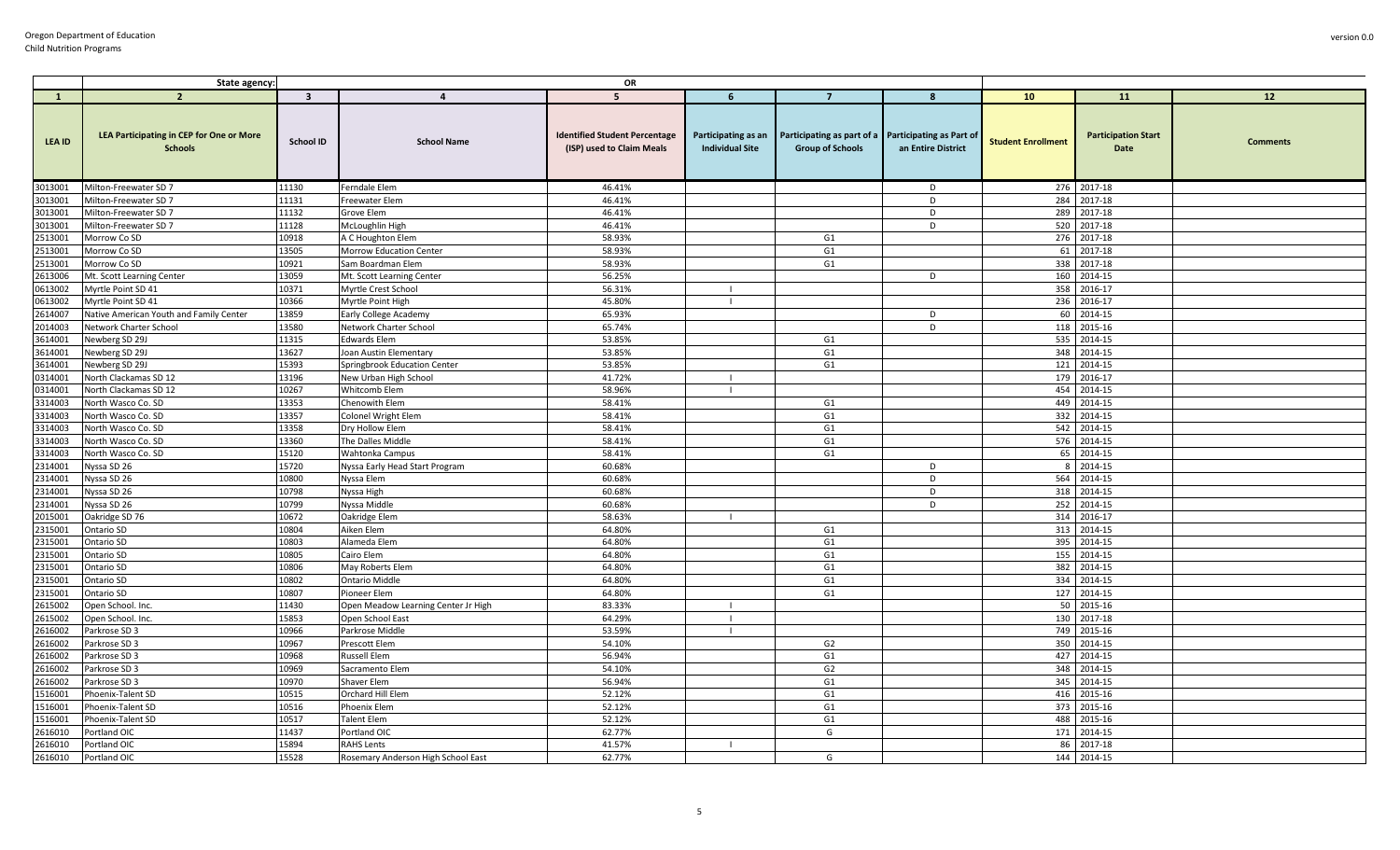|               | State agency:                                                     |                         |                                    | OR                                                                |                                               |                                                                                |                    |                           |                                    |                 |
|---------------|-------------------------------------------------------------------|-------------------------|------------------------------------|-------------------------------------------------------------------|-----------------------------------------------|--------------------------------------------------------------------------------|--------------------|---------------------------|------------------------------------|-----------------|
| $\mathbf{1}$  | $\overline{2}$                                                    | $\overline{\mathbf{3}}$ | $\overline{4}$                     | 5                                                                 | 6                                             | $\overline{7}$                                                                 | 8                  | 10 <sup>10</sup>          | 11                                 | 12              |
| <b>LEA ID</b> | <b>LEA Participating in CEP for One or More</b><br><b>Schools</b> | <b>School ID</b>        | <b>School Name</b>                 | <b>Identified Student Percentage</b><br>(ISP) used to Claim Meals | Participating as an<br><b>Individual Site</b> | Participating as part of a Participating as Part of<br><b>Group of Schools</b> | an Entire District | <b>Student Enrollment</b> | <b>Participation Start</b><br>Date | <b>Comments</b> |
| 2616010       | Portland OIC                                                      | 15630                   | St. Johns Campus                   | 66.67%                                                            |                                               |                                                                                |                    |                           | 96 2015-16                         |                 |
| 2616011       | Portland SD                                                       | 14872                   | Alliance HS @ Meek                 | 59.52%                                                            |                                               | G1                                                                             |                    | 125                       | 2017-18                            |                 |
| 2616011       | Portland SD                                                       | 11009                   | <b>Boise/Eliot Elem</b>            | 59.52%                                                            |                                               | G1                                                                             |                    | 535                       | 2017-18                            |                 |
| 2616011       | Portland SD                                                       | 10995                   | Cesar Chavez                       | 59.52%                                                            |                                               | G <sub>1</sub>                                                                 |                    | 543                       | 2017-18                            |                 |
| 2616011       | Portland SD                                                       | 10986                   | George Middle                      | 59.52%                                                            |                                               | G1                                                                             |                    | 363                       | 2017-18                            |                 |
| 2616011       | Portland SD                                                       | 14257                   | Harrison Park                      | 59.52%                                                            |                                               | G <sub>1</sub>                                                                 |                    | 689                       | 2017-18                            |                 |
| 2616011       | Portland SD                                                       | 11034                   | King Elem                          | 59.52%                                                            |                                               | G1                                                                             |                    | 380                       | 2017-18                            |                 |
| 2616011       | Portland SD                                                       | 11037                   | ent Elem                           | 59.52%                                                            |                                               | G1                                                                             |                    | 525                       | 2017-18                            |                 |
| 2616011       | Portland SD                                                       | 13801                   | Pioneer Programs                   | 59.52%                                                            |                                               | G1                                                                             |                    | 155                       | 2017-18                            |                 |
| 2616011       | Portland SD                                                       | 11047                   | Rigler Elem                        | 59.52%                                                            |                                               | G <sub>1</sub>                                                                 |                    | 485                       | 2017-18                            |                 |
| 2616011       | Portland SD                                                       | 13804                   | Rosa Parks Elem                    | 59.52%                                                            |                                               | G <sub>1</sub>                                                                 |                    | 312                       | 2017-18                            |                 |
| 2616011       | Portland SD                                                       | 11050                   | Scott Elem                         | 59.52%                                                            |                                               | G1                                                                             |                    |                           | 517 2017-18                        |                 |
| 2616011       | Portland SD                                                       | 11051                   | Sitton Elementary                  | 59.52%                                                            |                                               | G1                                                                             |                    | 401                       | 2017-18                            |                 |
| 2616011       | Portland SD                                                       | 11064                   | Woodmere Elem                      | 59.52%                                                            |                                               | G <sub>1</sub>                                                                 |                    | 309                       | 2017-18                            |                 |
| 1516002       | Prospect SD 59                                                    | 10519                   | Prospect School                    | 63.32%                                                            |                                               |                                                                                | D                  | 228                       | 2014-15                            |                 |
| 0918002       | Redmond SD 2J                                                     | 10396                   | John Tuck Elem                     | 60.41%                                                            |                                               |                                                                                |                    | 391                       | 2014-15                            |                 |
| 0918002       | Redmond SD 2J                                                     | 10397                   | M A Lynch Elem                     | 59.88%                                                            |                                               |                                                                                |                    | 381                       | 2016-17                            |                 |
| 0918002       | Redmond SD 2J                                                     | 10400                   | Vern Patrick Elem                  | 62.83%                                                            |                                               |                                                                                |                    | 386                       | 2014-15                            |                 |
| 1018001       | Reedsport SD 105                                                  | 10426                   | Highland Elem                      | 53.41%                                                            | $\blacksquare$                                |                                                                                |                    | 348                       | 2017-18                            |                 |
| 1018001       | Reedsport SD 105                                                  | 10424                   | Reedsport Community Charter School | 48.06%                                                            |                                               |                                                                                |                    |                           | 300 2017-18                        |                 |
| 2618002       | Reynolds SD 7                                                     | 11077                   | Alder Elem                         | 62.72%                                                            |                                               | G1                                                                             |                    |                           | 516 2014-15                        |                 |
| 2618002       | Reynolds SD 7                                                     | 11078                   | Davis Elem                         | 62.72%                                                            |                                               | G <sub>1</sub>                                                                 |                    | 416                       | 2014-15                            |                 |
| 2618002       | Reynolds SD 7                                                     | 11079                   | Fairview Elementary                | 62.72%                                                            |                                               | G <sub>1</sub>                                                                 |                    | 383                       | 2014-15                            |                 |
| 2618002       | Reynolds SD 7                                                     | 14812                   | Four Corners                       | 62.72%                                                            |                                               | G1                                                                             |                    |                           | 54 2014-15                         |                 |
| 2618002       | Reynolds SD 7                                                     | 11080                   | Glenfair Elem                      | 62.72%                                                            |                                               | G <sub>1</sub>                                                                 |                    | 565                       | 2014-15                            |                 |
| 2618002       | Reynolds SD 7                                                     | 11081                   | Hartley Elem                       | 62.72%                                                            |                                               | G <sub>1</sub>                                                                 |                    | 464                       | 2014-15                            |                 |
| 2618002       | Reynolds SD 7                                                     | 11074                   | Hauton B Lee Middle                | 62.72%                                                            |                                               | G1                                                                             |                    | 777                       | 2014-15                            |                 |
| 2618002       | Reynolds SD 7                                                     | 11082                   | Margaret Scott Elem                | 62.72%                                                            |                                               | G1                                                                             |                    | 459                       | 2014-15                            |                 |
| 2618002       | Reynolds SD 7                                                     | 13214                   | Reynolds Learning Academy          | 62.72%                                                            |                                               | G1                                                                             |                    |                           | 212 2014-15                        |                 |
| 2618002       | Reynolds SD 7                                                     | 11075                   | Reynolds Middle                    | 62.72%                                                            |                                               | G1                                                                             |                    | 937                       | 2014-15                            |                 |
| 2618002       | Reynolds SD 7                                                     | 13213                   | Salish Ponds Elementary            | 62.72%                                                            |                                               | G1                                                                             |                    | 484                       | 2014-15                            |                 |
| 2618002       | Reynolds SD 7                                                     | 11085                   | Wilkes Elem                        | 62.72%                                                            |                                               | G1                                                                             |                    | 467                       | 2014-15                            |                 |
| 2419004       | Salem/Keizer SD 24J                                               | 10850                   | Auburn Elem                        | 57.00%                                                            |                                               | G <sub>1</sub>                                                                 |                    | 690                       | 2015-16                            |                 |
| 2419004       | Salem/Keizer SD 24J                                               | 13119                   | Baker                              | 57.00%                                                            |                                               | G1                                                                             |                    |                           | 75 2015-16                         |                 |
| 2419004       | Salem/Keizer SD 24J                                               | 10854                   | Bush Elem                          | 57.00%                                                            |                                               | G1                                                                             |                    | 315                       | 2015-16                            |                 |
| 2419004       | Salem/Keizer SD 24J                                               | 15153                   | Chavez Elementary                  | 57.00%                                                            |                                               | G <sub>1</sub>                                                                 |                    | 585                       | 2015-16                            |                 |
| 2419004       | Salem/Keizer SD 24J                                               | 12791                   | <b>Claggett Creek Secondary</b>    | 57.00%                                                            |                                               | G <sub>1</sub>                                                                 |                    | 941                       | 2015-16                            |                 |
| 2419004       | Salem/Keizer SD 24J                                               | 13679                   | Downtown Learning Center           | 57.00%                                                            |                                               | G <sub>1</sub>                                                                 |                    | 130                       | 2015-16                            |                 |
| 2419004       | Salem/Keizer SD 24J                                               | 10859                   | Englewood Elem                     | 57.00%                                                            |                                               | G1                                                                             |                    | 399                       | 2015-16                            |                 |
| 2419004       | Salem/Keizer SD 24J                                               | 10873                   | Eyre Elementary                    | 57.00%                                                            |                                               | G1                                                                             |                    | 580                       | 2015-16                            |                 |
| 2419004       | Salem/Keizer SD 24J                                               | 10861                   | Four Corners Elem                  | 57.00%                                                            |                                               | G <sub>1</sub>                                                                 |                    | 548                       | 2015-16                            |                 |
| 2419004       | Salem/Keizer SD 24J                                               | 10863                   | <b>Grant Community School</b>      | 57.00%                                                            |                                               | G <sub>1</sub>                                                                 |                    | 452                       | 2015-16                            |                 |
| 2419004       | Salem/Keizer SD 24J                                               | 12788                   | Hallman Elementary                 | 57.00%                                                            |                                               | G1                                                                             |                    | 391                       | 2015-16                            |                 |
| 2419004       | Salem/Keizer SD 24J                                               | 10865                   | Hayesville Elem                    | 57.00%                                                            |                                               | G1                                                                             |                    | 434                       | 2015-16                            |                 |
| 2419004       | Salem/Keizer SD 24J                                               | 12866                   | Highland                           | 57.00%                                                            |                                               | G1                                                                             |                    | 433                       | 2015-16                            |                 |
| 2419004       | Salem/Keizer SD 24J                                               | 10868                   | Hoover Elem                        | 57.00%                                                            |                                               | G <sub>1</sub>                                                                 |                    |                           | 474 2015-16                        |                 |
|               |                                                                   |                         |                                    |                                                                   |                                               |                                                                                |                    |                           |                                    |                 |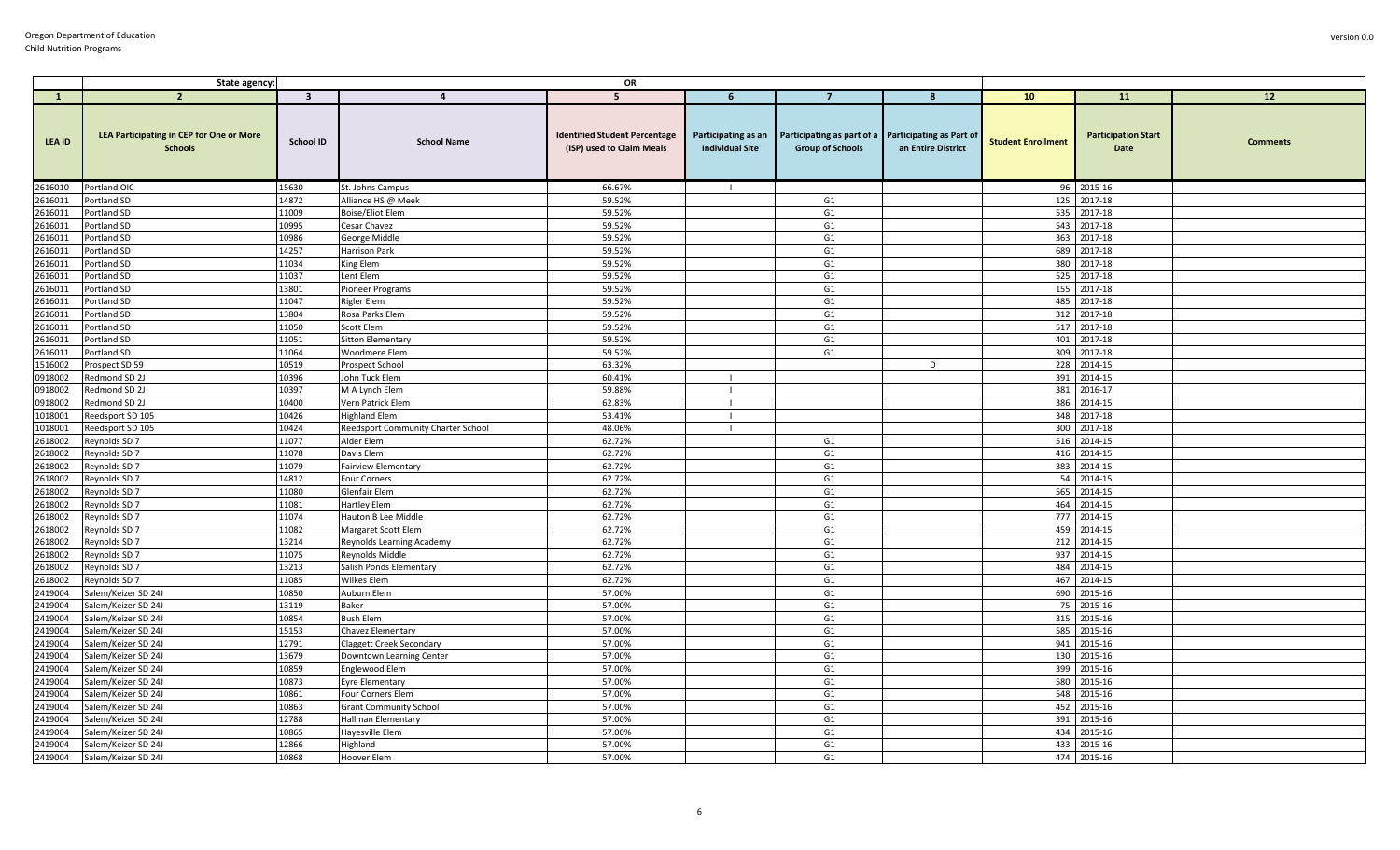|               | State agency:                                              |                         |                                    | OR                                                                |                                               |                                                       |                                                       |                           |                                    |          |
|---------------|------------------------------------------------------------|-------------------------|------------------------------------|-------------------------------------------------------------------|-----------------------------------------------|-------------------------------------------------------|-------------------------------------------------------|---------------------------|------------------------------------|----------|
| $\mathbf{1}$  | $\overline{2}$                                             | $\overline{\mathbf{3}}$ | $\overline{a}$                     | 5                                                                 | -6                                            | $\overline{7}$                                        | 8                                                     | 10                        | 11                                 | 12       |
| <b>LEA ID</b> | LEA Participating in CEP for One or More<br><b>Schools</b> | <b>School ID</b>        | <b>School Name</b>                 | <b>Identified Student Percentage</b><br>(ISP) used to Claim Meals | Participating as an<br><b>Individual Site</b> | Participating as part of a<br><b>Group of Schools</b> | <b>Participating as Part of</b><br>an Entire District | <b>Student Enrollment</b> | <b>Participation Start</b><br>Date | Comments |
| 2419004       | Salem/Keizer SD 24J                                        | 10842                   | <b>Houck Middle</b>                | 57.00%                                                            |                                               | G1                                                    |                                                       |                           | 1,009 2015-16                      |          |
| 2419004       | Salem/Keizer SD 24J                                        | 10869                   | Keizer Elem                        | 57.00%                                                            |                                               | G1                                                    |                                                       | 683                       | 2015-16                            |          |
| 2419004       | Salem/Keizer SD 24J                                        | 10870                   | Kennedy Elem                       | 57.00%                                                            |                                               | G <sub>1</sub>                                        |                                                       | 458                       | 2015-16                            |          |
| 2419004       | Salem/Keizer SD 24J                                        | 12787                   | Lamb Elementary                    | 57.00%                                                            |                                               | G <sub>1</sub>                                        |                                                       | 496                       | 2015-16                            |          |
| 2419004       | Salem/Keizer SD 24J                                        | 12515                   | Miller Elem                        | 57.00%                                                            |                                               | G1                                                    |                                                       | 436                       | 2015-16                            |          |
| 2419004       | Salem/Keizer SD 24J                                        | 10838                   | North Salem High                   | 57.00%                                                            |                                               | G <sub>1</sub>                                        |                                                       | 1,717                     | 2015-16                            |          |
| 2419004       | Salem/Keizer SD 24J                                        | 10845                   | Parrish Middle                     | 57.00%                                                            |                                               | G <sub>1</sub>                                        |                                                       | 681                       | 2015-16                            |          |
| 2419004       | Salem/Keizer SD 24J                                        | 10880                   | Richmond Elem                      | 57.00%                                                            |                                               | G1                                                    |                                                       | 385                       | 2015-16                            |          |
| 2419004       | Salem/Keizer SD 24J                                        | 13626                   | Roberts High School                | 57.00%                                                            |                                               | G1                                                    |                                                       |                           | 163 2015-16                        |          |
| 2419004       | Salem/Keizer SD 24J                                        | 10884                   | Scott Elem                         | 57.00%                                                            |                                               | G <sub>1</sub>                                        |                                                       |                           | 652 2015-16                        |          |
| 2419004       | Salem/Keizer SD 24J                                        | 15007                   | Sophomore Connections              | 57.00%                                                            |                                               | G <sub>1</sub>                                        |                                                       | 35                        | 2015-16                            |          |
| 2419004       | Salem/Keizer SD 24J                                        | 10846                   | <b>Stephens Middle</b>             | 57.00%                                                            |                                               | G <sub>1</sub>                                        |                                                       | 1,102                     | 2015-16                            |          |
| 2419004       | Salem/Keizer SD 24J                                        | 10886                   | Swegle Elem                        | 57.00%                                                            |                                               | G1                                                    |                                                       |                           | 550 2015-16                        |          |
| 2419004       | Salem/Keizer SD 24J                                        | 10847                   | Waldo Middle                       | 57.00%                                                            |                                               | G <sub>1</sub>                                        |                                                       | 1,001                     | 2015-16                            |          |
| 2419004       | Salem/Keizer SD 24J                                        | 10887                   | <b>Washington Elem</b>             | 57.00%                                                            |                                               | G <sub>1</sub>                                        |                                                       | 414                       | 2015-16                            |          |
| 2419004       | Salem/Keizer SD 24J                                        | 12790                   | <b>Weddle Elementary</b>           | 57.00%                                                            |                                               | G <sub>1</sub>                                        |                                                       | 455                       | 2015-16                            |          |
| 2419004       | Salem/Keizer SD 24J                                        | 10888                   | Yoshikai Elem                      | 57.00%                                                            |                                               | G1                                                    |                                                       | 601                       | 2015-16                            |          |
| 2219006       | Sand Ridge Charter School                                  | 15294                   | Sweet Home Charter School          | 45.33%                                                            |                                               |                                                       |                                                       | 152                       | 2016-17                            |          |
| 2619004       | Serendipity Center                                         | 11442                   | Serendipity Center                 | 60.91%                                                            |                                               |                                                       | D                                                     | 110                       | 2015-16                            |          |
| 3619001       | Sheridan SD 48J                                            | 13460                   | Faulconer - Chapman School         | 52.91%                                                            |                                               | G <sub>1</sub>                                        |                                                       | 536                       | 2015-16                            |          |
| 3619001       | Sheridan SD 48J                                            | 11318                   | Sheridan High                      | 52.91%                                                            |                                               | G1                                                    |                                                       |                           | 239 2015-16                        |          |
| 2019006       | South Lane SD 45J                                          | 10684                   | Al Kennedy Alternative High School | 62.64%                                                            |                                               |                                                       |                                                       | 87                        | 2014-15                            |          |
| 2019006       | South Lane SD 45J                                          | 10688                   | Dorena Elem                        | 56.47%                                                            |                                               |                                                       |                                                       | 94                        | 2015-16                            |          |
| 3319001       | South Wasco Co SD                                          | 11184                   | Maupin Elem                        | 48.19%                                                            |                                               |                                                       | D                                                     | 122                       | 2014-15                            |          |
| 3319001       | South Wasco Co SD                                          | 11183                   | South Wasco County High School     | 48.19%                                                            |                                               |                                                       | D                                                     |                           | 114 2014-15                        |          |
| 2019007       | Springfield SD 19                                          | 10702                   | Douglas Gardens Elem               | 63.35%                                                            |                                               | G <sub>1</sub>                                        |                                                       | 353                       | 2015-16                            |          |
| 2019007       | Springfield SD 19                                          | 10703                   | Elizabeth Page Elem                | 63.35%                                                            |                                               | G <sub>1</sub>                                        |                                                       | 408                       | 2015-16                            |          |
| 2019007       | Springfield SD 19                                          | 10705                   | <b>Guy Lee Elem</b>                | 63.35%                                                            |                                               | G1                                                    |                                                       | 366                       | 2015-16                            |          |
| 2019007       | Springfield SD 19                                          | 10696                   | Hamlin Middle                      | 63.35%                                                            |                                               | G1                                                    |                                                       | 622                       | 2015-16                            |          |
| 2019007       | Springfield SD 19                                          | 10706                   | Maple Elem                         | 63.35%                                                            |                                               | G <sub>1</sub>                                        |                                                       | 368                       | 2015-16                            |          |
| 2019007       | Springfield SD 19                                          | 10711                   | <b>Riverbend Elem</b>              | 63.35%                                                            |                                               | G1                                                    |                                                       | 507                       | 2015-16                            |          |
| 2019007       | Springfield SD 19                                          | 15105                   | Two Rivers-Dos Rios Elementary     | 63.35%                                                            |                                               | G1                                                    |                                                       | 505                       | 2015-16                            |          |
| 2219004       | Sweet Home SD 55                                           | 10785                   | Foster Elem                        | 59.84%                                                            |                                               | G <sub>1</sub>                                        |                                                       | 328                       | 2014-15                            |          |
| 2219004       | Sweet Home SD 55                                           | 10786                   | Hawthorne Elem                     | 59.84%                                                            |                                               | G1                                                    |                                                       | 325                       | 2014-15                            |          |
| 2219004       | Sweet Home SD 55                                           | 10787                   | <b>Holley Elem</b>                 | 59.84%                                                            |                                               | G <sub>1</sub>                                        |                                                       | 155                       | 2014-15                            |          |
| 2219004       | Sweet Home SD 55                                           | 10788                   | Oak Heights Elem                   | 59.84%                                                            |                                               | G <sub>1</sub>                                        |                                                       | 298                       | 2014-15                            |          |
| 1720001       | Three Rivers SD                                            | 10538                   | Evergreen Elem                     | 57.08%                                                            |                                               | G1                                                    |                                                       | 367                       | 2015-16                            |          |
| 1720001       | Three Rivers SD                                            | 10540                   | Fort Vannoy Elem                   | 57.08%                                                            |                                               | G <sub>1</sub>                                        |                                                       | 284                       | 2015-16                            |          |
| 1720001       | Three Rivers SD                                            | 10539                   | Fruitdale Elem                     | 57.08%                                                            |                                               | G <sub>1</sub>                                        |                                                       | 375                       | 2015-16                            |          |
| 1720001       | Three Rivers SD                                            | 10533                   | Illinois Valley High               | 57.08%                                                            |                                               | G1                                                    |                                                       | 327                       | 2015-16                            |          |
| 1720001       | Three Rivers SD                                            | 10535                   | Lincoln Savage Middle              | 57.08%                                                            |                                               | G1                                                    |                                                       |                           | 364 2015-16                        |          |
| 1720001       | Three Rivers SD                                            | 10536                   | Lorna Byrne Middle                 | 57.08%                                                            |                                               | G <sub>1</sub>                                        |                                                       | 291                       | 2015-16                            |          |
| 1720001       | Three Rivers SD                                            | 10542                   | Madrona Elem                       | 57.08%                                                            |                                               | G1                                                    |                                                       | 392                       | 2015-16                            |          |
| 1720001       | Three Rivers SD                                            | 13727                   | Manzanita Elementary               | 57.08%                                                            |                                               | G <sub>1</sub>                                        |                                                       |                           | 405 2015-16                        |          |
| 1720001       | Three Rivers SD                                            | 10546                   | Williams Elem                      | 57.08%                                                            |                                               | G1                                                    |                                                       |                           | 65 2015-16                         |          |
| 3420001       | Tigard-Tualatin SD 23J                                     | 11289                   | Durham Education Center            | 42.88%                                                            |                                               | G <sub>1</sub>                                        |                                                       | 58                        | 2015-16                            |          |